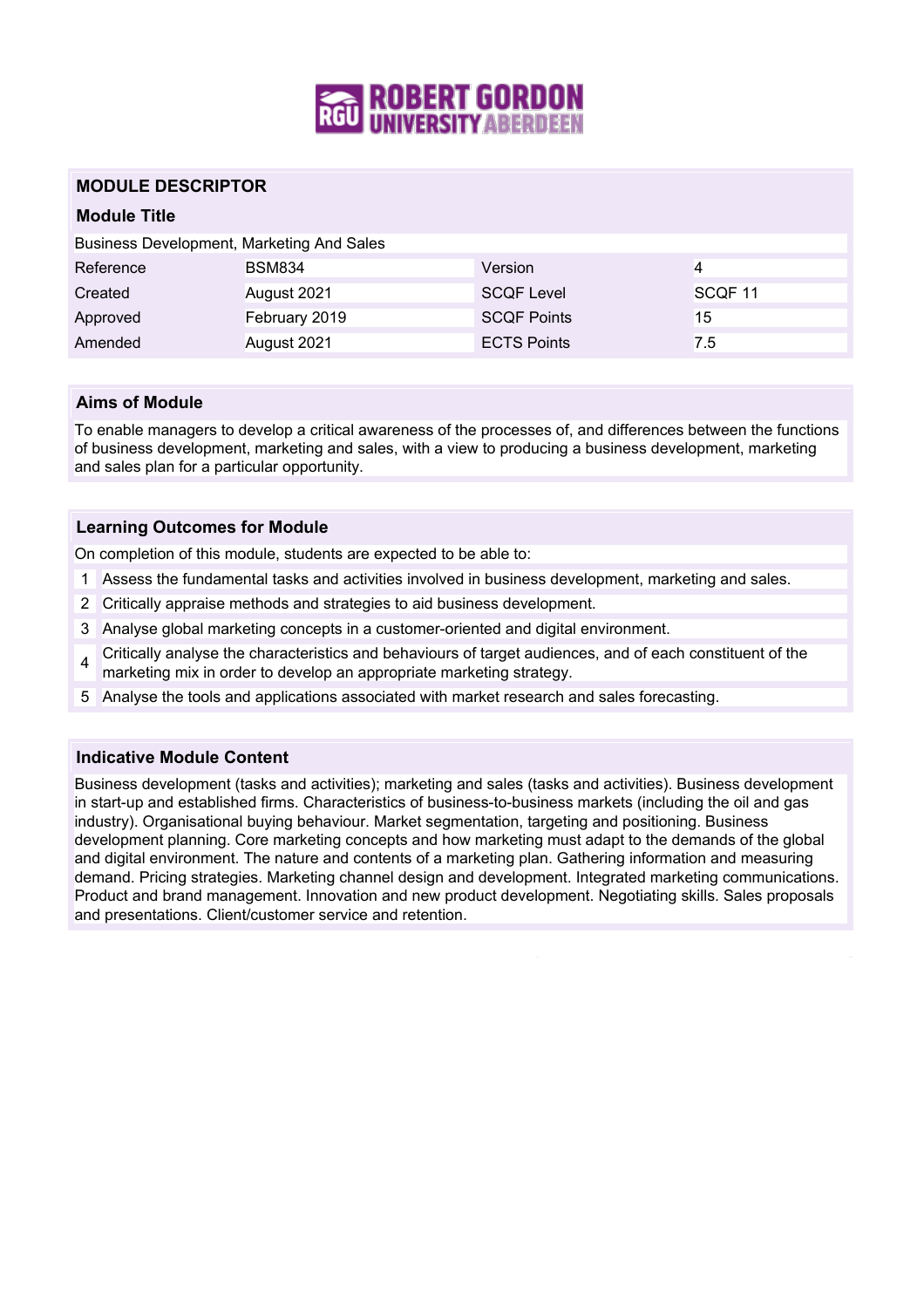#### **Module Delivery**

The module is delivered by lectures and/or workshops introducing the key theoretical concepts; interactive group work and activities to explore key ideas and concepts, and directed self study. Online delivery includes weekly audiocasts, supplemented by key readings and group activities.

| <b>Indicative Student Workload</b>                                    | Full Time | Part Time |
|-----------------------------------------------------------------------|-----------|-----------|
| <b>Contact Hours</b>                                                  | 30        | 34        |
| Non-Contact Hours                                                     | 120       | 116       |
| Placement/Work-Based Learning Experience [Notional] Hours             | N/A       | N/A       |
| <b>TOTAL</b>                                                          | 150       | 150       |
| Actual Placement hours for professional, statutory or regulatory body |           |           |

# **ASSESSMENT PLAN**

*If a major/minor model is used and box is ticked, % weightings below are indicative only.*

| <b>Component 1</b> |                          |            |     |                           |         |
|--------------------|--------------------------|------------|-----|---------------------------|---------|
| Type:              | Coursework               | Weighting: | 70% | <b>Outcomes Assessed:</b> | 3, 4, 5 |
| Description:       | Individual assignment.   |            |     |                           |         |
| <b>Component 2</b> |                          |            |     |                           |         |
| Type:              | Coursework               | Weighting: | 30% | <b>Outcomes Assessed:</b> | 1.2     |
| Description:       | Individual presentation. |            |     |                           |         |

## **MODULE PERFORMANCE DESCRIPTOR**

#### **Explanatory Text**

The calculation of the overall grade for this module is based on 70% weighting of C1(vertical axis) and 30% weighting of C2 (horizontal axis)components. An overall minimum grade D is required to pass the module.

|             |           | Coursework:                                                                       |   |   |              |   |   |           |
|-------------|-----------|-----------------------------------------------------------------------------------|---|---|--------------|---|---|-----------|
|             |           | A                                                                                 | B | C | D            | Е | F | <b>NS</b> |
|             | A         | A                                                                                 | A | B | B            | В | Е |           |
|             | В         | B                                                                                 | B | B | $\mathsf{C}$ | C | E |           |
|             | C         | B                                                                                 | C | C | $\mathsf{C}$ | D | E |           |
| Coursework: | D         | С                                                                                 | C | D | D            | D | E |           |
|             | Е         | D                                                                                 | D | D | E            | E | E |           |
|             | F         | E                                                                                 | Е | E | E            | F | F |           |
|             | <b>NS</b> | Non-submission of work by published<br>deadline or non-attendance for examination |   |   |              |   |   |           |
|             |           |                                                                                   |   |   |              |   |   |           |
|             |           |                                                                                   |   |   |              |   |   |           |

| <b>Module Requirements</b> |       |
|----------------------------|-------|
| Prerequisites for Module   | None. |
| Corequisites for module    | None. |
| <b>Precluded Modules</b>   | None. |